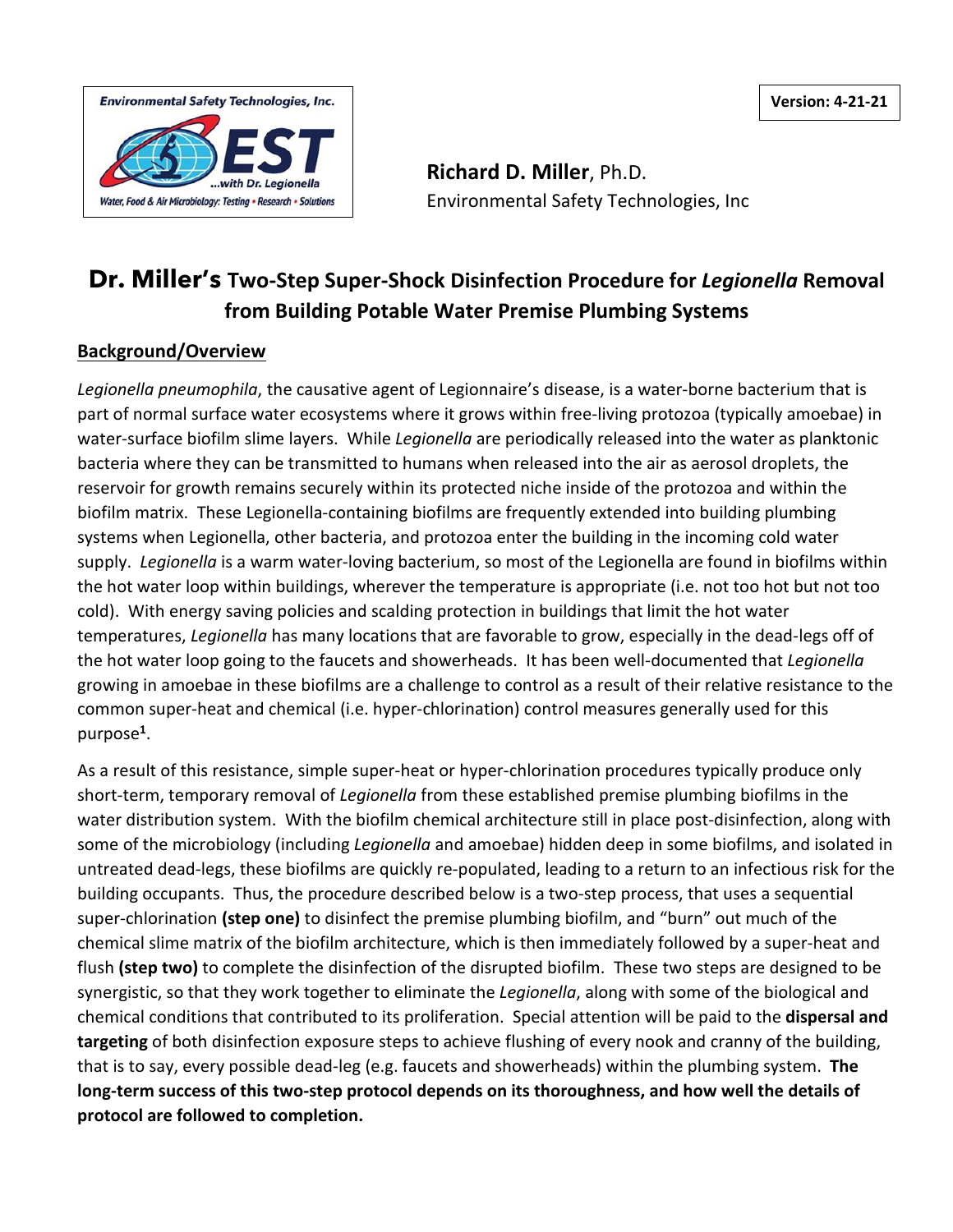### **Step One - Hyper-Chlorination Procedure**

When free in the water, *Legionella* are as susceptible as other bacteria to the chlorine in the water as a primary disinfectant from the municipality. However, this residual chlorine (0.5-1.0 mg/L) has little ability to penetrate within the mass of organic slime of the biofilm, and also within the protective niche of the amoebae. Thus, the primary chlorine disinfectant in the water has limited ability to control *Legionella* proliferation in premise plumbing systems once it gets a foothold. Thus, a hyper-(super)-chlorination procedure is required for *Legionella*-biofilms. Generally, chlorine is added near the point of cold water entry into the building, trying to achieve **25-50 mg/L throughout the building (especially in the hot water loop), for a period of two hours.** Check the chlorine levels at 1 hour and adjust the chlorine addition accordingly. Since it is important to get adequate chlorine into the hot water loop, monitoring of chlorine coming out of the hot water tank will be critical. If levels are below 25 mg/L, additional chlorine needs to be added. The **final part** of the hyper-chlorination procedure is the **chlorine dispersal**, exposing all areas of the premise plumbing. This will require **turning on all of the faucets and showerheads in the entire facility** in order to expose the *Legionella* biofilm to a slow, but continuous, **flow of hyper-chlorinated water for two hours.** This should include the **cold water** and the **hot water** (in fact, especially the hot water!). Interestingly, it is this dispersal step that is often incomplete, resulting in disinfection failures and *Legionella* re-growth. At the end of the two-hour flush, the chlorine addition should be stopped and the chlorine flushed out of the system with fresh water to all of the faucets and showerheads. This hyper-chlorination procedure is tedious because of the need for continuous flushing with the chlorine, especially in buildings that are still occupied, such as hospitals where these *Legionella* biofilms are especially concerning. The faucets and showerheads also need to be well-marked with signs to avoid accidental chlorine exposure. Nevertheless, **carrying out the procedure completely is essential for success**.

# **Step Two - Super-Heat & Flush Procedure**

The hyper-chlorination procedure is mostly successful in eliminating the *Legionella* from buildings in the short-term, but often there is a re-colonization by *Legionella*, often within a few months. Despite the aggressive nature of the hyper-chlorination, there are often dead-legs in the plumbing that don't get adequately hyper-chlorinated, or areas of extensive biofilm slime that don't experience a complete kill of *Legionella*, or *Legionella* that survive within chlorine-resistant encysted amoebae or other encysted protozoa. Any surviving *Legionella* can then re-populate the biofilm once amoebae re-colonization is established. Also, new *Legionella* and amoebae can enter the building with the incoming cold water.

Thus, there is a **2nd Step** for **Dr. Miller's Protocol,** a **Super-Heat and Flush Procedure**, which is to follow-up **immediately** (same day or the next day) after the chlorine has been flushed out of the plumbing, This is also a well-documented procedure for disinfecting building plumbing systems to remove *Legionella*. **<sup>1</sup>** The procedure is similar to hyper-chlorination, but **heat** is used as the disinfecting agent/condition. This procedure specifies that the hot water temperature be **increased to 70⁰ C (160⁰ F)**, and then all of the faucets and showerheads are flushed with the super-hot water for **60 min.** (Note: **Experience has shown that this exposure time of 60 min and at a temperature of 70⁰ C (160⁰ F) is important to get complete kill of** *Legionella***, even within the disrupted biofilm architecture from the hyper-chlorination of Step One.)** As with the chlorine disinfection (Step One), the water flow through each faucet does not need to be